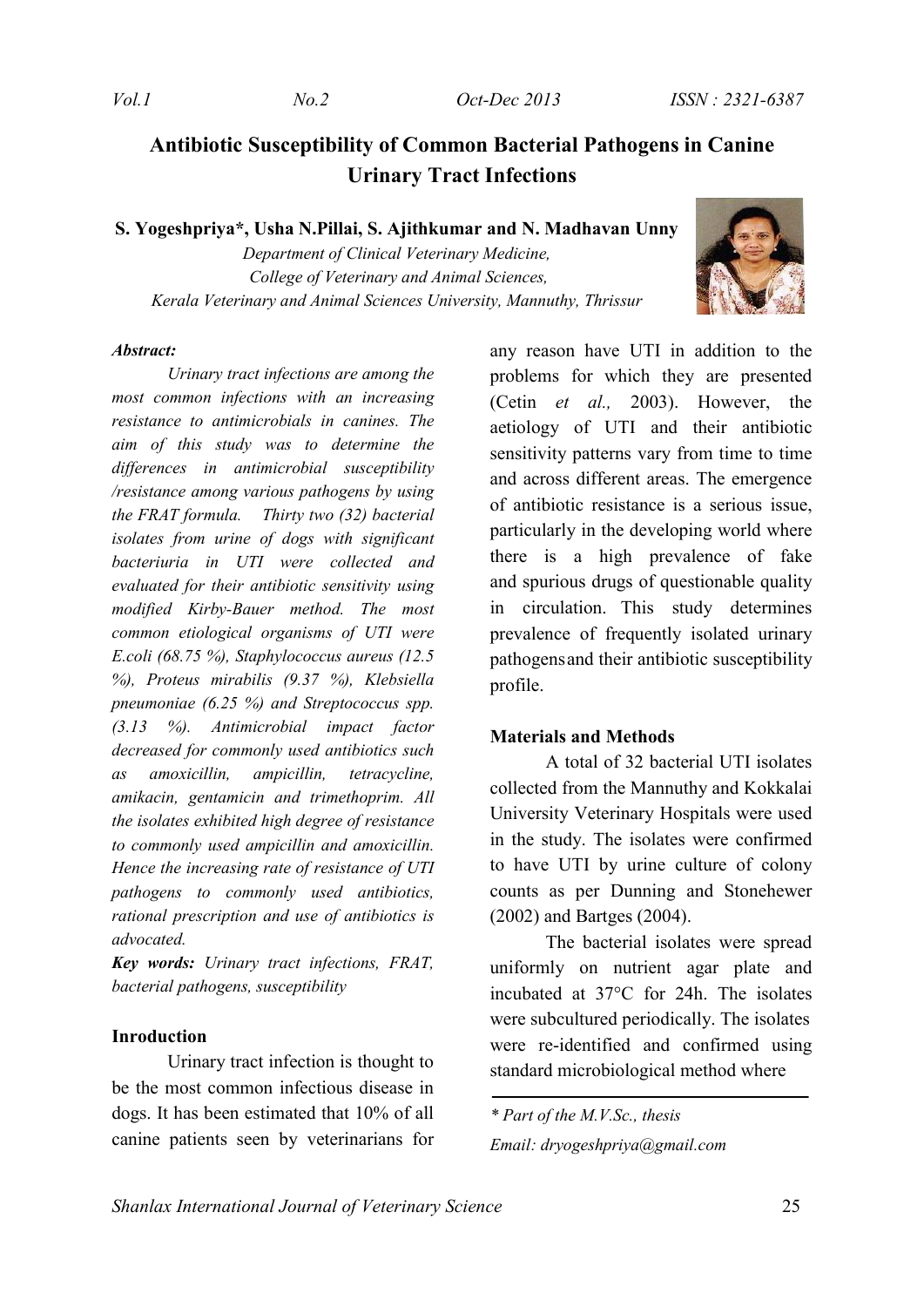includes gram staining, colonial morphology on media, and growth on selective media, lactose fermentation, catalase, oxidase, coagulase, indole, citrate utilization and urease tests (Gatoria, 2006). Antibiotic susceptibility testing was performed by the disc diffusion assay on Muller Hinton Agar using the following Antibiotics Disc, Cephalexin, Cefadroxil, Cefotaxime, Cefixime, Cefpodoxime Proxetil, Ceftriaxone, Amikacin, Gentamicin, Penicillin G, Ampicillin, Amoxicillin, Cloxacillin, Nalidixic Acid, Gatifloxacin, Norfloxacin, Ciprofloxacin, Pefloxacin, Ofloxacin, Sparfloxacin, Levofloxacin, Tetracycline, Doxycycline, Erythromycin, Vancomycin, Meropenam, Chloramphenicol, Nitrofurantoin, Co-Trimoxazole, Trimethoprim, Piperazine/ Tazobactom, Ampicillin/ Sulbatum, Amoxy/ Clav and Cefoperazoone/ Sulbactum. Interpretation of diameter of growth inhibition zone was done by using the standard interpretative chart.

Organisms were scored as sensitive or resistant. The impact factor for individual antimicrobial drugs were calculated using susceptibility data for isolates and the formula to help select rational antimicrobial therapy (FRAT, Equation 1). (Blondeau and Tillotson, 1999).  $F=$ % I  $\times$  % S/100. Where the impact factor is F, I is % incidence of pathogens in samples, S is % susceptible to the antibiotics.

## **Results and Discussion**

Out of the 32 isolates used for this study, the distribution of bacterial isolates was as follows *E.coli* (68.75 %), *Staphylococcus aureus* (12.5 %), *Proteus mirabilis* (9.37 %), *Klebsiella pneumoniae* (6.25 %) and *Streptococcus spp*. (3.13 %). The vast majority of canine UTIs are caused by a single bacterial species, and E.coli was most prevalent in canine UTIs. These findings were in close agreement with those of Keskar *et al.* (1998). Other studies have had similar results for *E.coli* and *Staphylococcus aureus* but for other isolates prevalence fluctuates. The difference in prevalence of bacterial uropathogens might be due to geographical factors (Ball *et al.,* 2008). The results of antibiotic susceptibility and calculated overall activity for organisms recovered from canine urine samples are summarized in Table 1.

These data were obtained from cystocentesis urine specimens. Of the 33 agents summarized, seven agents had overall activity in excess of 90%. Whereas five agents had overall activity between 80 to 90 % activity. Piperacillin /tazobactam, fluoroquinolones such as gatifloxacin, norfloxacin, ciprofloxacin, pefloxacin, ofloxacin, sparfloxacin and levofloxacin and 3rd generation cephalosporins like cefotaxime, cefixime, cefpodoxime proxetil and cefoperazone/ sulbactam had the highest cumulative antimicrobial impact factors, reflecting the high frequency of *in vitro* susceptibility to these drugs among the bacterial isolates. Antimicrobial impact factor decreased for commonly used antibiotics such as amoxicillin, ampicillin, tetracycline, amikacin, gentamicin and trimethoprim.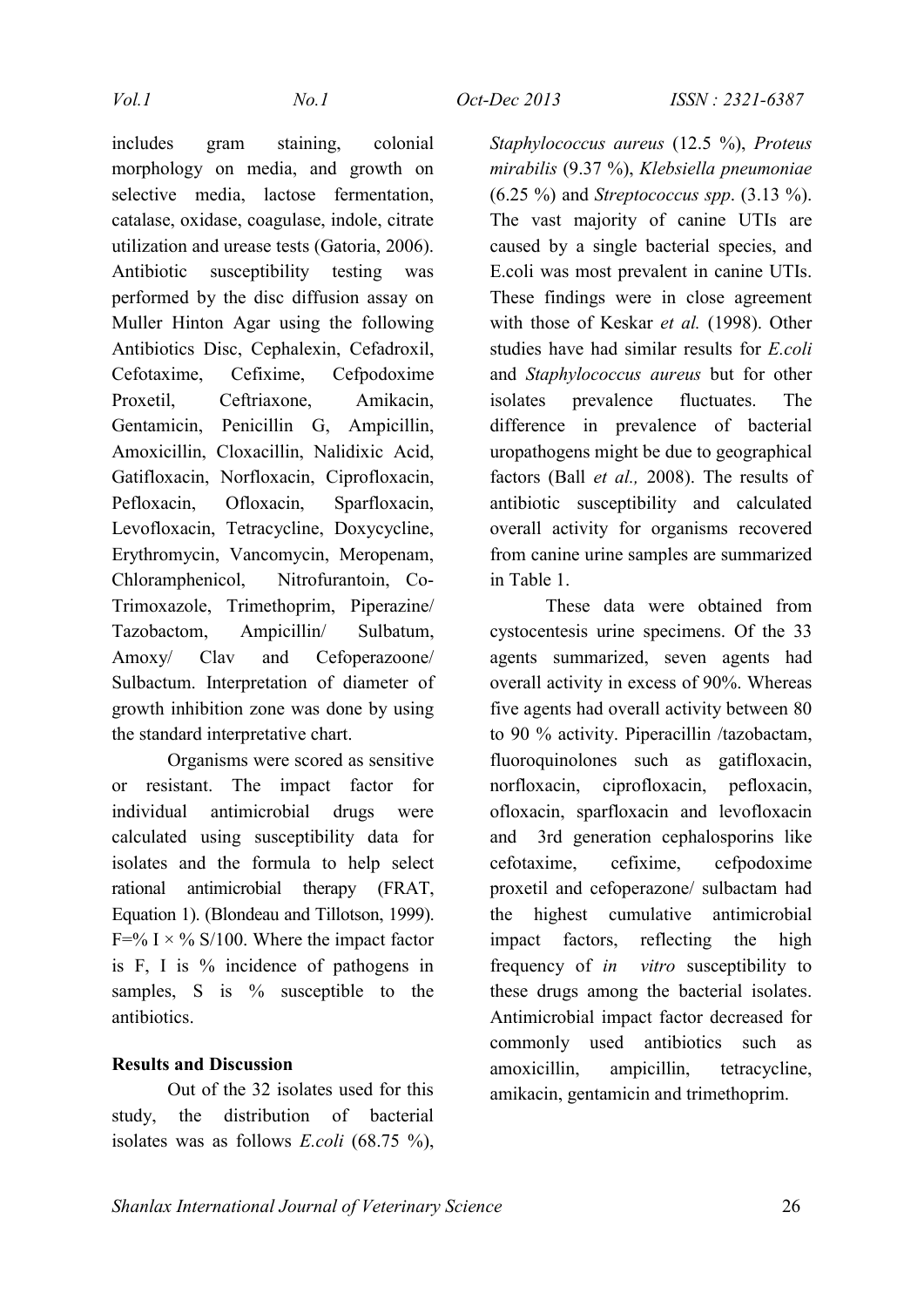| <b>Antibiotics</b> | E.coli            |           | S.aureus        |           | $\boldsymbol{P}$ . |                           | K.pneumoniae     |           | Streptococci     |                   | <b>%overall</b>    |
|--------------------|-------------------|-----------|-----------------|-----------|--------------------|---------------------------|------------------|-----------|------------------|-------------------|--------------------|
|                    |                   |           |                 |           | mirabilis          |                           |                  |           | spp.             |                   | activity           |
|                    | $\%S$             | ${\bf F}$ | $\%S$           | ${\bf F}$ | %S                 | $\boldsymbol{\mathrm{F}}$ | $\%S$            | ${\bf F}$ | $\%S$            | $\mathbf F$       |                    |
| Cephalexin         | 68.2              | 46.89     | 25              | 3.13      | 66.7               | 6.25                      | 50               | 3.13      | $\boldsymbol{0}$ | 0.00              | 59.39              |
| Cefadroxil         | 68.2              | 46.89     | 25              | 3.13      | 66.7               | 6.25                      | 50               | 3.13      | $\mathbf{0}$     | 0.00              | 59.39              |
| Cefotaxime         | 90.9              | 62.49     | 75              | 9.38      | 66.7               | 6.25                      | 50               | 3.13      | 100              | 3.13              | 84.37              |
| Cefixime           | 90.9              | 62.49     | 75              | 9.38      | 66.7               | 6.25                      | 50               | 3.13      | 100              | 3.13              | 84.37              |
| Cefpodoxime        | 100               | 68.75     | 75              | 9.38      | 66.7               | 6.25                      | 50               | 3.13      | 100              | 3.13              | 90.63              |
| proxetil           |                   |           |                 |           |                    |                           |                  |           |                  |                   |                    |
| Ceftriaxone        | 77.3              | 53.14     | 75              | 9.38      | 66.7               | 6.25                      | $\boldsymbol{0}$ | 0.00      | $\boldsymbol{0}$ | 0.00              | 68.77              |
| Amikacin           | 77.3              | 53.14     | 25              | 3.13      | 66.7               | 6.25                      | 100              | 6.25      | $\mathbf{0}$     | 0.00              | 68.77              |
| Gentamicin         | 77.3              | 53.14     | 25              | 3.13      | 66.7               | 6.25                      | 100              | 6.25      | $\boldsymbol{0}$ | 0.00              | 68.77              |
| Penicillin G       | 50                | 34.38     | 50              | 6.25      | 33.3               | 3.12                      | 100              | 6.25      | 100              | 3.13              | $\overline{53.12}$ |
| Ampicillin         | 40.9              | 28.12     | 50              | 6.25      | 33.3               | 3.12                      | 100              | 6.25      | 100              | 3.13              | 46.87              |
| Amoxicillin        | 40.9              | 28.12     | 50              | 6.25      | 33.3               | 3.12                      | 100              | 6.25      | 100              | $\overline{3.13}$ | 46.87              |
| Cloxacillin        | 45.5              | 31.28     | 75              | 9.38      | 33.3               | $\overline{3.12}$         | 100              | 6.25      | 100              | 3.13              | 53.15              |
| Nalidixic acid     | 31.8              | 21.86     | 50              | 6.25      | 66.7               | 6.25                      | $\boldsymbol{0}$ | 0.00      | 34.4             | 1.08              | 35.44              |
| Gatifloxacin       | 95.5              | 65.66     | 75              | 9.38      | 100                | 9.38                      | 100              | 6.25      | 100              | 3.13              | 93.78              |
| Norfloxacin        | 90.9              | 62.49     | 50              | 6.25      | 100                | 9.38                      | $\boldsymbol{0}$ | 0.00      | 100              | 3.13              | 81.24              |
| Ciprofloxacin      | 81.8              | 56.24     | 50              | 6.25      | 100                | 9.38                      | 100              | 6.25      | 100              | 3.13              | 81.24              |
| Pefloxacin         | 95.5              | 65.66     | 75              | 9.38      | 100                | 9.38                      | 100              | 6.25      | 100              | 3.13              | 93.78              |
| Ofloxacin          | 95.5              | 65.66     | 75              | 9.38      | 100                | 9.38                      | 100              | 6.25      | 100              | 3.13              | 93.78              |
| Sparfloxacin       | 95.5              | 65.66     | 75              | 9.38      | 100                | 9.38                      | 100              | 6.25      | 100              | 3.13              | 93.78              |
| Levofloxacin       | 95.5              | 65.66     | 75              | 9.38      | 100                | 9.38                      | 100              | 6.25      | 100              | $\overline{3.13}$ | 93.78              |
| Tetracycline       | 63.6              | 43.73     | 75              | 9.38      | 100                | 9.38                      | $\boldsymbol{0}$ | 0.00      | $\boldsymbol{0}$ | 0.00              | 62.48              |
| Doxycycline        | 63.6              | 43.73     | 75              | 9.38      | 100                | 9.38                      | $\mathbf{0}$     | 0.00      | $\mathbf{0}$     | 0.00              | 62.48              |
| Erythromycin       | 59.1              | 40.63     | 50              | 6.25      | 100                | 9.38                      | 50               | 3.13      | $\boldsymbol{0}$ | 0.00              | 59.38              |
| Vancomycin         | $\overline{77.3}$ | 53.14     | 75              | 9.38      | 100                | 9.38                      | $\mathbf{0}$     | 0.00      | $\boldsymbol{0}$ | 0.00              | 71.89              |
| Meropenam          | 81.8              | 56.24     | $\overline{50}$ | 6.25      | 100                | 9.38                      | 50               | 3.13      | $\boldsymbol{0}$ | $0.00\,$          | 74.99              |
| Chloramphenicol    | 77.3              | 53.14     | 25              | 3.13      | 100                | 9.38                      | 50               | 3.13      | 100              | 3.13              | 71.89              |
| Nitrofurantoin     | 68.2              | 46.89     | 25              | 3.13      | 66.7               | 6.25                      | 50               | 3.13      | $\boldsymbol{0}$ | 0.00              | 59.39              |
| Co-trimoxazole     | 63.6              | 43.73     | 50              | 6.25      | 66.7               | 6.25                      | $\boldsymbol{0}$ | 0.00      | 100              | 3.13              | 59.35              |
| Trimethoprim       | 63.6              | 43.73     | 100             | 12.50     | 66.7               | 6.25                      | $\boldsymbol{0}$ | 0.00      | $\boldsymbol{0}$ | 0.00              | 62.48              |
| Piper/Tazobactam   | 100               | 68.75     | 75              | 9.38      | 100                | 9.38                      | 100              | 6.25      | 100              | 3.13              | 96.88              |
| Ampicillin/        | 54.5              | 37.47     | 50              | 6.25      | 33.3               | 3.12                      | $\boldsymbol{0}$ | 0.00      | 100              | 3.13              | 49.97              |
| sulbactam          |                   |           |                 |           |                    |                           |                  |           |                  |                   |                    |
| Amoxicillin/       | 45.5              | 31.28     | 50              | 6.25      | 33.3               | 3.12                      | $\boldsymbol{0}$ | 0.00      | 100              | 3.13              | 43.78              |
| Clavulanate        |                   |           |                 |           |                    |                           |                  |           |                  |                   |                    |
| Cefoperazone/      | 90.9              | 62.49     | 75              | 9.38      | 100                | 9.38                      | $\boldsymbol{0}$ | 0.00      | 100              | 3.13              | 84.37              |
| sulbactam          |                   |           |                 |           |                    |                           |                  |           |                  |                   |                    |

**Table-1 Calculation of rational antimicrobial therapy**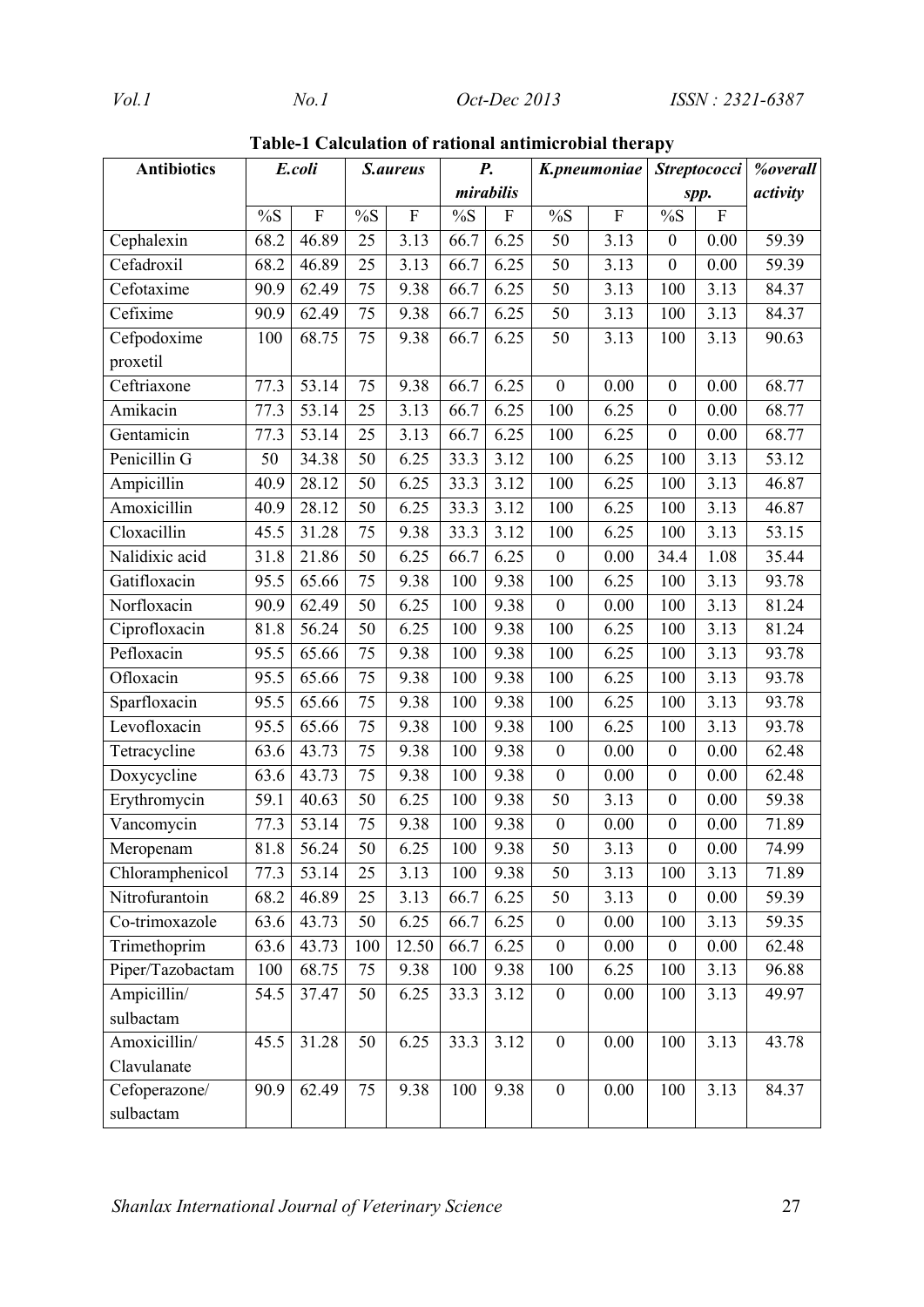The Increased prevalence of

**Acknowledgement**

The author is highly thankful to kerala veterinary and animal sciences university and college of veterinary and animal sciences, Mannuthy for their support during the study.

# **References**

Ball, K.R., Rubin, J.E., Chirino-Trejo, M. and Dowling, P.M. 2008. Antimicrobial resistance and prevalence of canine uropathogens at the western college of veterinary medicine veterinary teaching hospital, 2002-2007. *Can.Vet. J.* **49**: 985- 990.

Bartges, J.W. 2004. Diagnosis of urinary tract infections. *Vet. Clin. Small Anim*. **34**: 923-933.

Blondeau, J.M. and Tillotson, G.S. 1999. Formula to help select rational antimicrobial therapy (FRAT): its application to community- and hospitalacquired urinary tract infections. *Int. J. Antimicrob.* Ag.**12**:145-150.

Cetin, C., Senturk, S., Kocabiyik, A.L., Temizel, M. and Ozel, E. 2003. Bacteriological examination of urine samples from dogs with symptoms of urinary tract infection. *Turk. J.Anim. Sci*. 27:1225-1229.

Dunning, M. and Stonehewer, J. 2002. Urinary tract infections in small animals: pathophysiology and diagnosis. *In Pract.* 24: 418-438.

Gatoria, I.S., Saini, T.S., Rai, T.S. and Dwivedi, P.N. 2006. Comparison of three techniques for the diagnosis of urinary tract infections in dogs with urolithiasis. *J. Small Anim.Pract.* 47:727-732.

resistance to clavulanic acid potentiated βlactams obtained in the present study was comparable to other workers (Thompson *et al.,* 2011). Cetin *et al.,* (2003) reported that the most bacterial strains from UTIs in dogs were sensitive to amoxicillin/clavulanic acid followed by gentamicin, ampicillin/sulbactam, nitrofurantoin, and tetracycline. These findings indicate that the antimicrobial sensitiveness of bacteria isolated from dogs with UTIs was variable, and therefore antimicrobial agents should be selected on the basis of bacterial culture and sensitivity tests.

Prudent use of antimicrobials was an important step in reducing the emergence of antimicrobial resistance. In case of canine UTIs, prudent use includes considering most pathogens and their susceptibility patterns when choosing empirical treatment. Antimicrobial impact factors calculating using FRAT reflected the probability that a pathogen randomly selected from the study population was susceptible to a particular antimicrobial on disc diffusion assay.

## **Summary**

In this present study, antimicrobial impact factors calculated using FRAT. Based on this factor, canine UTIs were likely to be susceptible to a number of antimicrobials. Small difference in impact factor were of little clinical significance, so other factors including antimicrobial use strategies to reduce the emergence of resistance, cost and convenience of administration must be considered when choosing empirical therapy.